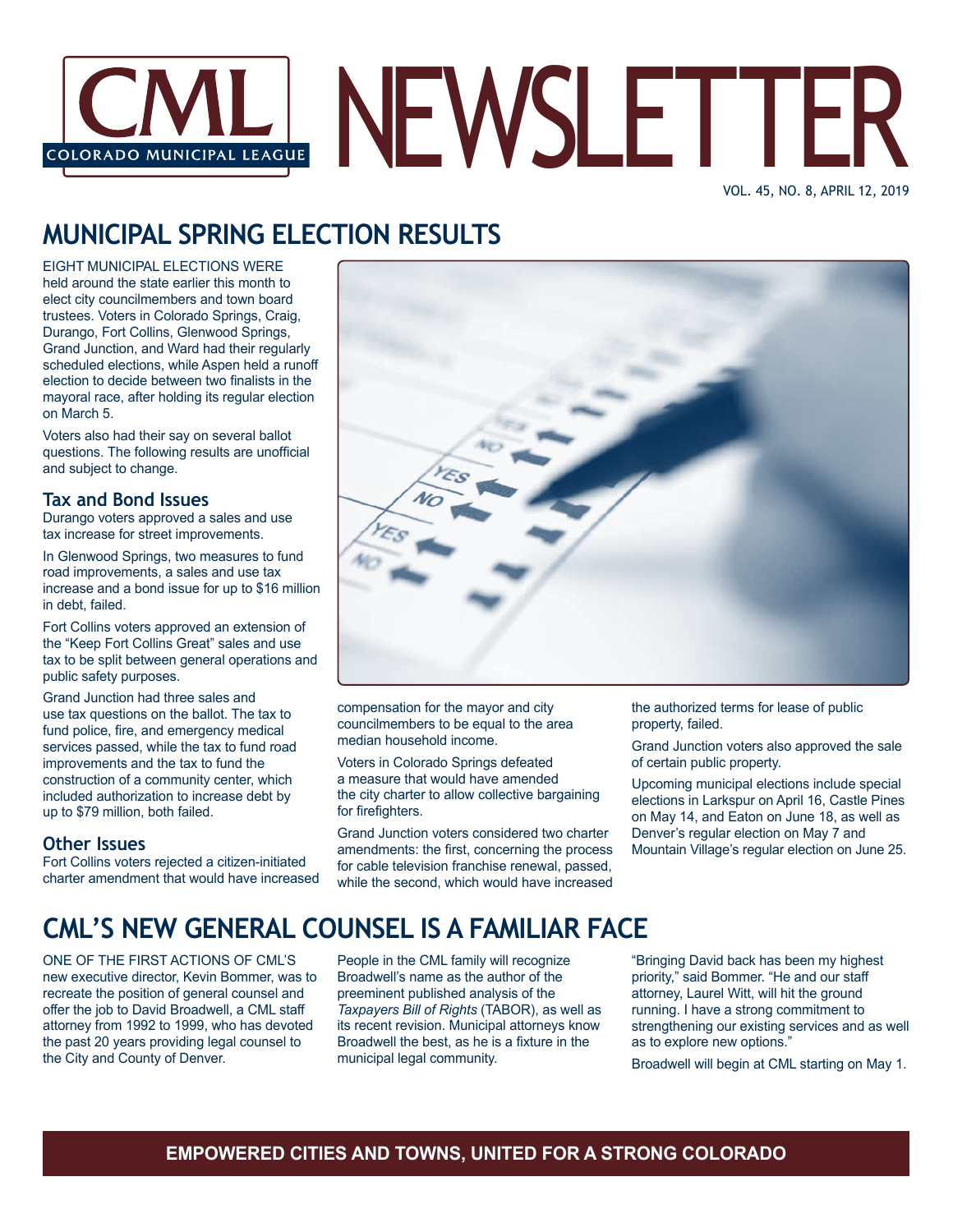# **CLASSIFIED CORNER**

### **To place an ad ...**

Contact Christine Taniguchi, CML communications coordinator, by email at ctaniguchi@cml.org.

# **CONGRATULATIONS**

THE LEAGUE CONGRATULATES Colorado Government Finance Officers Association member and Avon Finance Manager **Valerie Barry,** who is retiring. She has been with the Town in the finance department for more than 36 years.

The League also salutes **Gary Carsten,** who recently retired after 42 years as Eaton town administrator. "This ranks Gary as one of the longest-serving town administrators in the state. He has been a go-to guy on many issues," stated recently retired CML Executive Director Sam Mamet.

### **USDA RURAL DEVELOPMENT**

IF YOU HAVE AN EVENT OR MEETING and you would like a representative from U.S. Department of Agriculture (USDA) Rural Development to attend and/or present about program opportunities, let USDA Rural Development know. Staff from six local field offices and the USDA Rural Development State Office in Denver would love the opportunity to visit your community. Contact Amy Mund, public information officer, at amy.mund@co.usda.gov or 720-544-2906.

*CML Newsletter* (ISSN 7439903) is published biweekly by the Colorado Municipal League, 1144 Sherman St., Denver, CO 80203-2207, for Colorado's municipal officials. (USPS 075-590) Periodical postage paid in Denver, Colorado.



# **NEWSLETTER**

#### **Communications Coordinator: Christine Taniguchi Circulation/mailing lists: Allison Wright**

POSTMASTER: Send address change form 3579 to Colorado Municipal League, 1144 Sherman St., Denver, CO 80203-2207; (p) 303-831-6411 / 866-578-0936; (f) 303-860-8175.

Subscriptions to *CML Newsletter* are offered as a portion of member dues. Cost to nonmembers is \$300 a year.

### **PERLMUTTER'S SAFE BANKING ACT GOES TO FULL HOUSE**

THE FULL HOUSE OF REPRESENTATIVES will vote on the H.R. 1595, the Secure and Fair Enforcement (SAFE) Banking Act of 2019, after it passed the House Financial Services Committee recently on a 45-15 vote. Authored by U.S. Reps. Ed Perlmutter (D-Colorado) and Denny Heck (D-Washington) and cosponsored by Reps. Warren Davidson (R-Ohio) and Steve Stivers (R-Ohio), the bill allows marijuana-related businesses in states with existing regulatory structures to access the banking system.

"The SAFE Banking Act is about public safety, accountability, and respecting states' rights. Our federal banking laws were designed to prevent illicit activity and help law enforcement do their jobs. These laws need to be applied to legitimate marijuana businesses and employees in order to improve transparency and accountability and help root out illegal transactions. Most importantly, the SAFE Banking Act will get cash off our streets, reducing the risk of violent crime and making our communities safer," said Perlmutter. "While Congress has stuck its head in the sand for

many years, this committee has shown leadership on this issue and I want to thank my cosponsors and members of the committee for their support."

H.R. 1595 has the support of the American Bankers Association, Credit Union National Association, Independent Community Bankers of America, the Electronic Transactions Association, the National Cannabis Industry Association, Mid-Size Bank Coalition of America, The Real Estate Roundtable, and various U.S. trade associations such as American Land Title, and American Property Casualty Insurance Association, among others. The Colorado Municipal League is grateful to Rep. Perlmutter and his colleagues for being leaders on this issue.

With 152 cosponsors at the time of the committee vote — more than a third of the entire House — the bill will next move to the floor of the House. A Senate companion bill is expected to be introduced in the coming weeks. The bill's sponsors applauded the committee vote and reiterated the need to continue to advance the legislation.

### **PODCAST HIGHLIGHTS IMPORTANCE OF UNDERSTANDING DEMOGRAPHY**

APRIL 1, 2020, IS CENSUS DAY, AND ON April 1, 2019, CML released "Counting Colorado," the fifth episode of our podcast, Making the Municipal Connection. Tune in to hear Sam Mamet, recently retired CML executive director, and Elizabeth Garner, Colorado state demographer, discuss the importance of understanding demographic trends and what the decennial census means to the residents of Colorado.

Making the Municipal Connection seeks to connect national or statewide issues to the solutions provided by Colorado's cities and towns, and this particular episode highlights the way that a federal program such as the census has a direct and tangible impact on Colorado municipalities and offers ways for municipal leaders to get involved.

The podcast is available on the CML website at *www.cml.org* under Resources > Podcasts, and in the iTunes and Google Play stores. If you have not already done so, be sure to check out our other episodes as well, exploring body cameras, wicked problems, and efforts to address homelessness. Take a listen and let us know what you think!

### **WEBINAR: COLORADO'S OPPORTUNITY ZONE PROGRAM**

*Presented by Jana Persky, State of Colorado Office of Economic Development and International Trade Opportunity Zone program director*

**June 5, 2019,** Noon–1 p.m.

Learn more about Opportunity Zones, how they work, and tools the state has to help communities benefit from this investment incentive.

This webinar is free for CML municipal members; however, registration is required. Registration is \$25 for CML associate members and \$50 for all nonmembers. One MUNIversity credit is available to elected officials for this training. To register, visit *bit.ly/2IdlqHC*. Registration closes **June 4.**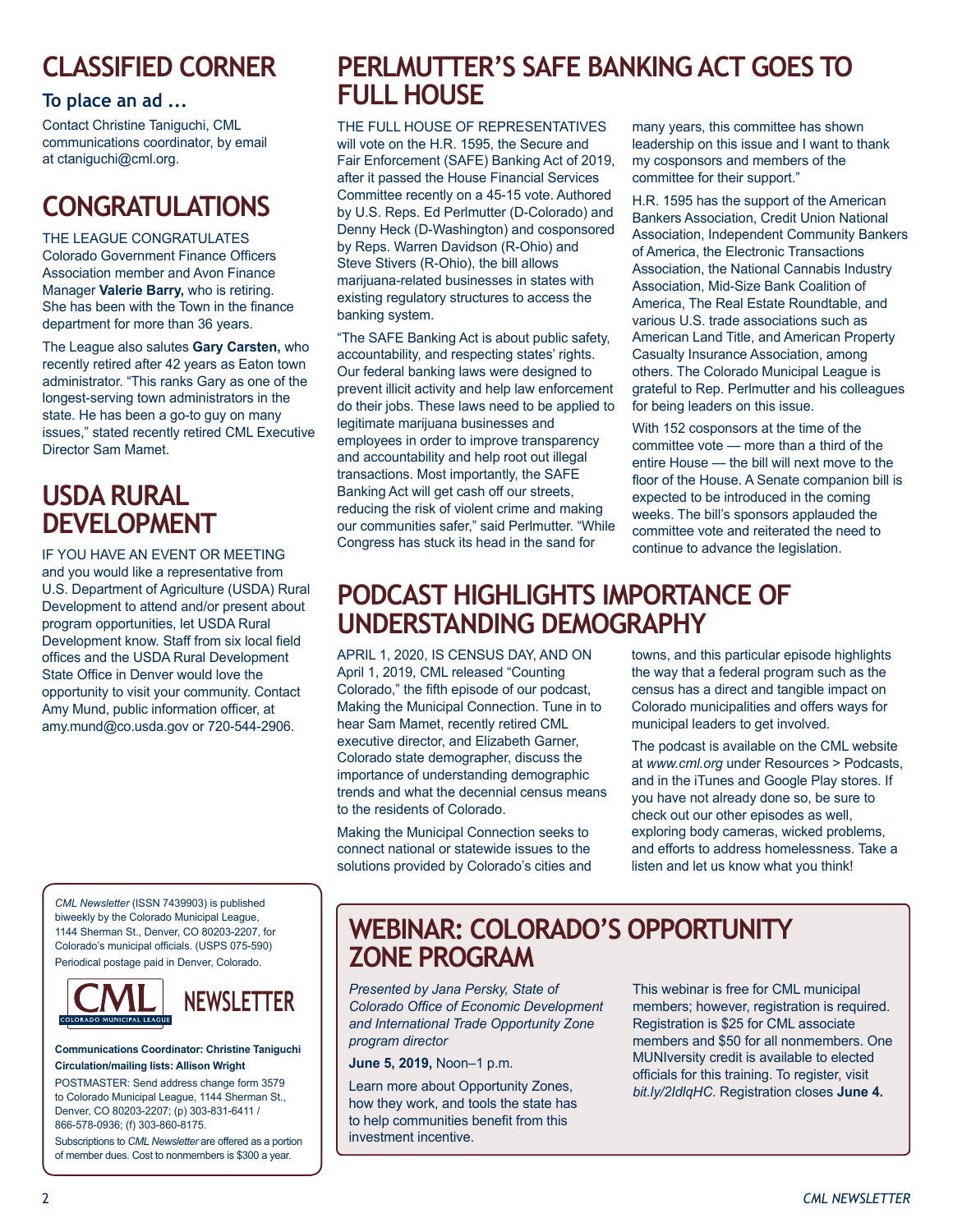# **THE PLACE TO BE!**

#### THE DEADLINE FOR EARLY conference registration is near! Save more than \$100 by registering by Friday, **May 10.**

Here are just a few reasons you need to be at CML's 2019 annual conference:

- 1. It is the premier and largest meeting for municipal officials in Colorado. **More than 700 municipal leaders** will attend.
- 2. Four days of **educational sessions** is the most cost-effective professional development opportunity for local government officials in the state.
- 3. **Explore ideas together** with colleagues who speak your language and are faced with the same day-to-day challenges as you.
- 4. **More than 40 vendors** are waiting to meet you to learn how they might be able to help your community.
- 5. **Be inspired** by the sessions you attend and the people you meet to return home invigorated and motivated.



Want to sponsor the conference? There is still time; however, exhibit space is almost full and sponsorship closes **April 26.**  For more information, visit *bit.ly/2H8LrZ6* or contact CML Communications Coordinator Christine Taniguchi at ctaniguchi@cml.org or 303-831-6411 / 866-578-0936.

# **CML ACCEPTING APPLICATIONS FOR LEAGUE EXECUTIVE BOARD**

LETTERS OF APPLICATION ARE BEING accepted to fill 10 positions on the CML Executive Board. Municipal officials wishing to be considered for one of these positions should follow the instructions below. Members whose names are placed on the ballot by the CML Nominating Committee will be voted on by the membership at the CML Annual Business Meeting scheduled for Thursday, June 20, beginning at 1:45 p.m., during the 97th CML Annual Conference in Breckenridge.

The vacancies to be filled at the election are:

- one position from municipalities with a population of 250,000 or more for a two-year term;
- three positions from municipalities with a population of at least 60,000 but less than 250,000 for two-year terms;
- three positions from municipalities with a population of at least 8,000 but less than 60,000 for two-year terms; and
- three positions from cities and towns with a population of less than 8,000 for two-year terms.

Each CML participating member municipality is entitled to vote to fill all vacancies on the board regardless of the population categories.

### **Nomination Procedures**

Under CML bylaws, CML Executive Board members must be elected or appointed officials of member cities and towns. Any official who desires to be nominated for a position on the CML Executive Board can ensure nomination by:

- filing an application for nomination, in letter or other written form, with the CML Nominating Committee (the application must be received in writing by the CML office at least 15 days prior to the annual business meeting, that is, by 5 p.m., Wednesday, **June 5;** and
- including with the application an endorsement in writing from the applicant's city council or board of trustees, which also must be received by the CML office by Wednesday, **June 5** (a city council or board of trustees may endorse the nomination of only one official from the city or town for election).

Municipal officials who meet the above qualifications will be placed on the nominating committee's slate for consideration at the election during the annual business meeting. If there are not enough qualified candidates to satisfy the minimum slate requirement, the committee may request that one or more additional officials become nominees to satisfy the minimum slate requirement. The minimum requirement under the bylaws is equal to the number of vacancies to be filled in each population category. Any officials added by the committee to meet the minimum number of candidates do not need the endorsement from the official's city council or board of trustees, nor do they need to have filed an application with the committee.

Finally, no later than five hours before the annual business meeting, other nominations for CML Executive Board members may be made

by petition to the committee. The petition must be signed by at least 10 municipal officials representing at least 10 municipalities in attendance at the conference. Officials who are placed on the ballot by petition do not need the endorsement of their city council or board of trustees.

#### **File Applications by Wednesday, June 5**

Municipal officials who wish to pursue nomination and election to the CML Executive Board are encouraged to file a written application with the CML Nominating Committee. The application must be received by the League by Wednesday, June 5, and must be accompanied by the required written endorsement from the official's city council or town board of trustees.

These materials should be mailed or delivered to the CML office at 1144 Sherman St., Denver, CO 80203, or faxed to 303-860-8175. Sample application and endorsement letters are available by visiting the CML website, *www.cml.org*, under About > CML Executive Board.

Under League bylaws, population figures for the June 2019 election will be based upon population estimates from the Department of Local Affairs. These are the same figures that were used in computing 2019 municipal dues for member municipalities. Questions may be directed to Kevin Bommer at kbommer@cml.org, 303-831-6411, or 866-578-0936.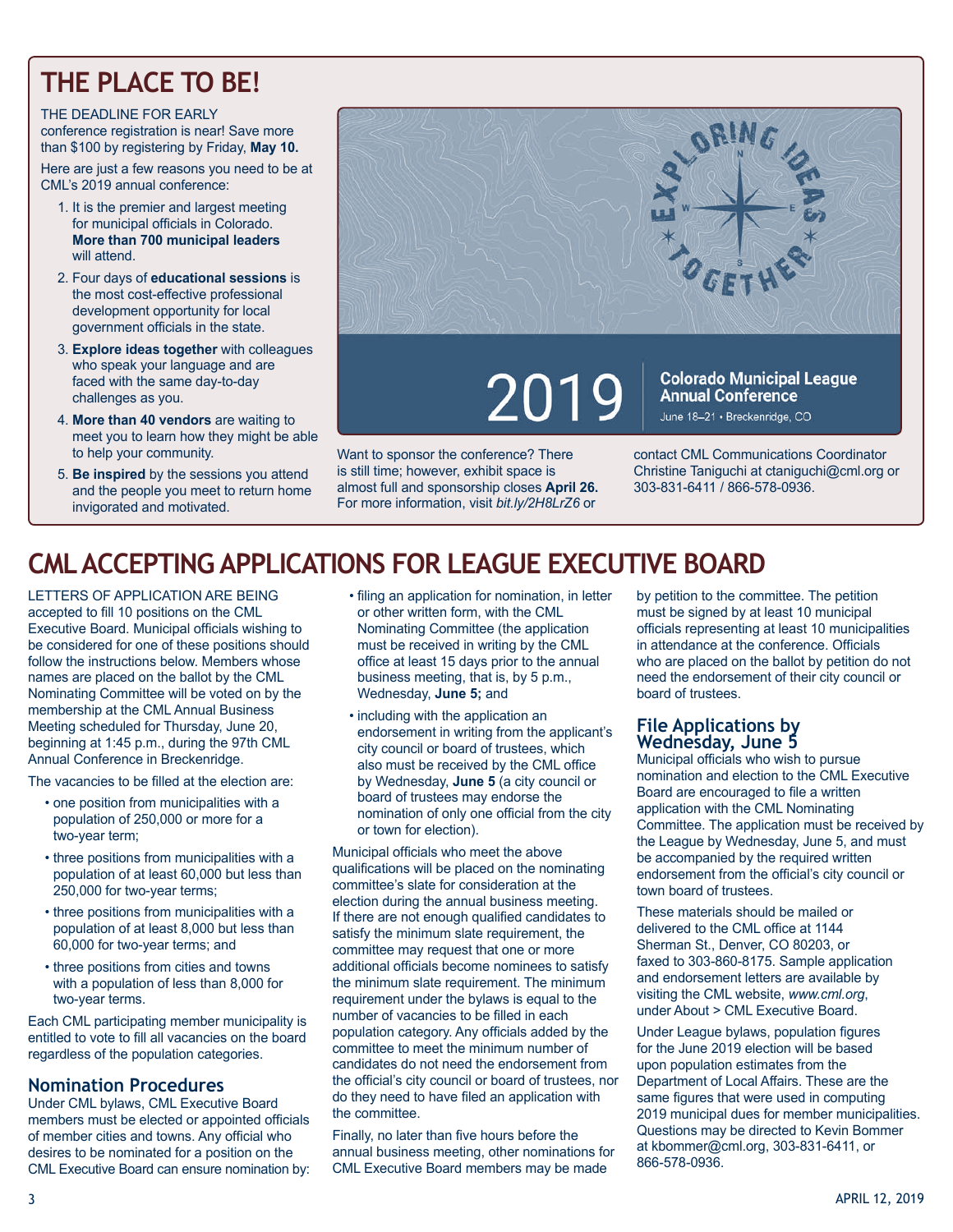# **FUNDS AVAILABLE TO ADDRESS MARIJUANA GRAY AND BLACK MARKETS**

THE GRAY AND BLACK MARKET Marijuana Enforcement Grant program (GBMJ) has been restructured. It is still dedicated for the purposes of providing financial assistance to local law enforcement and district attorneys through the local governments for investigation and prosecution costs associated with unlicensed marijuana cultivation or

distribution. However, financial assistance will now be provided on a population basis to all local governments who apply or opt in. In addition, rural areas as defined by statute will be weighted heavier to meet the statutory priority for these areas.

The Colorado Department of Local Affairs has opened another application cycle;

applications are due **April 30.** Learn more about the GBMJ program at *bit.ly/2uNlPZo* or go directly to the grants portal at *dola.colorado.gov/grants\_portal* to access the application. For more information, contact Tamra Norton at 303-864-7734 or tamra.norton@state.co.us.

### **COLORADO RESILIENCY OFFICE SURVEY**

THE COLORADO RESILIENCY OFFICE (CRO) in the Colorado Department of Local Affairs is developing programming and services to help communities throughout Colorado. To this end, the CRO is conducting a survey in partnership with the University of Colorado's School of Public Affairs to understand the needs of local governments across Colorado to develop a resiliency and community recovery program to support communities. Watch your inbox for the survey invitation and take a few minutes to share your thoughts with the CRO.

Additionally, to support communities in confronting their vulnerabilities, the CRO is offering action-oriented workshops. The Resilient Colorado Communities Workshops will consist of two phases, Introduction to Resilience (two hours) and Solutions Accelerator (one day). Communities will have the option to participate in one or both phases depending on their interests. Taking a systemslevel approach to challenges, the workshops will target a diverse set of audiences across communities such as business owners,

government staff, elected officials, community groups, and local nonprofits. The CRO also offers a Resiliency Framework Planning Workshop to help communities develop the vision of a resilient community, prioritize shocks and stresses facing the community, and build the outline for the framework and action. For more information on these workshops, contact Kate Busse at kate.busse@state.co.us.

# **SUMMER MEALS OUTREACH**

THE COLORADO DEPARTMENT OF Education (CDE) School Nutrition Unit has been busy evaluating the impact of the 2018 summer meals program and setting goals to reach more youth in 2019. The first 2019 goal is to increase access in underserved areas, specifically Prowers, Gilpin, and Eagle counties, by maximizing the types of meal services offered, such as adding breakfast, snack, or supper, and implementing innovative feeding models, such as mobile meals and nontraditional site locations.

The second goal for 2019 is to increase the Summer Food Service Program (SFSP) participation through community outreach and promotion and sponsor training and support. An important part of connecting more youth to summer meals is raising awareness.

The CDE School Nutrition Unit needs your help to promote the SFSP to your networks and families. The SFSP Outreach Toolkit (*www.cde.state.co.us/nutrition/ sfspoutreachtools*) includes resources and tools to help spread the word about summer meals programs in Colorado, including media and public relations tools and promotional materials and signage. The CDE School Nutrition Unit is also able to provide magnets for you to distribute to families. If interested, complete the form at *bit.ly/2Urndj1*.

For more details, visit *www.cde.state.co.us/ nutrition/summerfoodserviceprogram* or contact Ashley Moen at moen a@cde.state.co.us or 303-866-6653.



# kidsfoodfinder.org

COLORADO **Department of Educati** 

#### 4 *CML NEWSLETTER*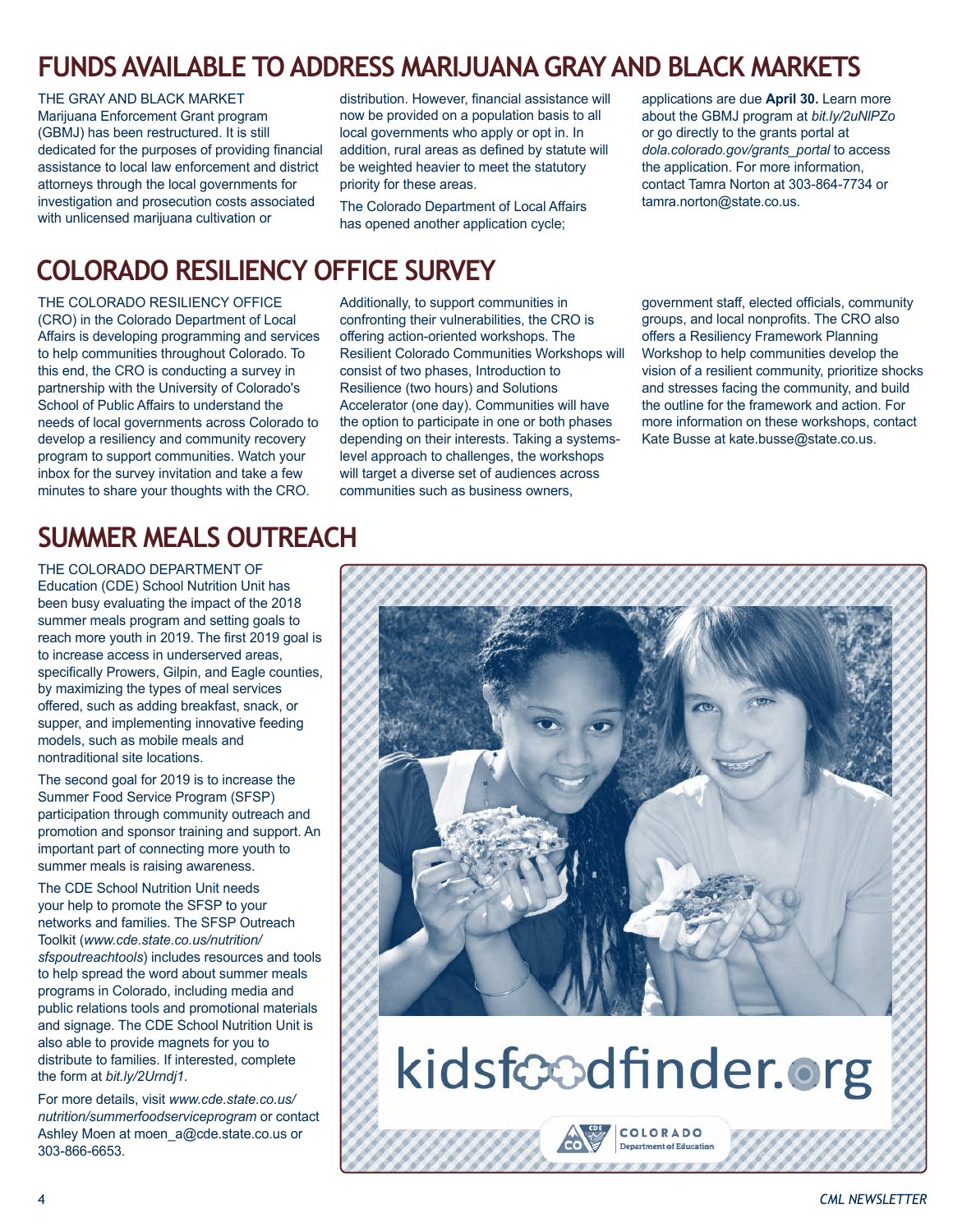### **ONE YEAR OUT FROM CENSUS 2020**

THE 2020 CENSUS IS ONE YEAR AWAY, and the State of Colorado is working on efforts to ensure a complete and accurate count. This critical process ensures that Colorado receives fair representation in Congress and its fair share of federal funding. The data collected is then used by states for redistricting.

"The census is about so much more than a population count," said Gov. Jared Polis. "It is also about making sure our state gets the resources it needs to support our communities and plan for the future. Funding from the census can go toward new roads, new schools, new emergency services and economic opportunities."

There is approximately \$880 billion in federal funding allocated across the United States

based on census counts. In Colorado, this equates to approximately \$13 billion annually, or an estimated \$2,300 per person according to a study by George Washington University. Some of the programs funded by census dollars are Head Start; Section 8 housing; Tier 1 grants for educational agencies; and emergency food and shelter.

Colorado has formed a Complete Count Campaign that is focused on education, awareness, and motivation to participate in the first-ever online census. The census is available in 13 different languages and can be filled out online, via the paper form, or by phone. The new online format saves taxpayer dollars.

The census is safe and important. The answers are protected by law and are not shared with anyone pursuant to federal law, to include any other federal agency. While it is the Census Bureau's responsibility to count everyone in the country, it is local communities that will benefit the most by an accurate count.

"By obtaining an accurate count for Colorado, the critical investments through federal allocations will be possible in Colorado communities," said Natriece Bryant, Colorado Department of Local Affairs deputy director and Colorado's Complete Count Campaign chair.

Visit the Colorado Census 2020 website (*demography.dola.colorado.gov/census\_2020*) to get additional information, fact sheets, and resources for communities and organizations to use.

### **NEW COLORADO STATE UNIVERSITY PRESIDENT ANNOUNCED**

THE BOARD OF GOVERNORS OF THE Colorado State University (CSU) System voted unanimously to hire Joyce E. McConnell to lead the system's flagship institution into its 150th year, building on a decade that has seen record levels of enrollment, donor and alumni support, and research funding, along with the dramatic transformation of the campus, physically and in terms of state and national reputation.

McConnell will become the 15th president of Colorado State University, the state's landgrant university. Currently serving as provost and vice president for academic affairs at West Virginia University (WVU), McConnell, who will assume the top position at CSU on July 1, said she is honored to be selected to

help lead what is an exceptional institution of higher education.

McConnell has served in her current roles as West Virginia University's provost and chief academic officer since July 2014. In those positions, her charge has had broad scope: overseeing university budgets; building partnerships with political, governmental, business, and nonprofit leaders at the state, national, and international levels; and playing a lead role in fundraising. McConnell's track record also includes tenure as dean of the College of Law at WVU, during which she spearheaded major fundraising and academic initiatives.

McConnell led efforts at WVU to improve gender equity and Title IX education and

compliance, engaged in higher education policy work with the university's board and state leaders, focused on raising faculty salaries, promoted excellence in research and graduate education, and played a key role in promoting diversity and inclusion at all levels.

She will succeed CSU's current president, Tony Frank, who begins serving exclusively as chancellor of the CSU system on July 1. Frank is in his 11th year as CSU president and will have served five years in the dual role of both president and chancellor.

CML Executive Board President and Fort Collins Mayor Wade Troxell served on the search committee. Mayor Troxell is also an engineering professor at CSU.

### **CHFA HIRES SAN LUIS VALLEY AND SOUTHWEST COLORADO COMMUNITY RELATIONSHIP MANAGER**

COLORADO HOUSING AND FINANCE Authority (CHFA) has selected Jeff Owsley to serve as its San Luis Valley and southwest Colorado community relationship manager. In this role, Owsley engages with housing and economic development stakeholders, community members, customers, and local government in the region through outreach and capacity building, and by identifying opportunities to increase access to CHFA's resources. His service area includes the counties of Alamosa, Archuleta, Conejos, Costilla, Dolores, Hinsdale, La Plata, Mineral, Montezuma, Rio Grande, Saguache, and San Juan.

"It is crucial that CHFA has a presence in various regions throughout the state, which each have their own unique needs. We are pleased to have Jeff, who brings much experience and knowledge of the region and will help its communities make impactful connections to strengthen community development," said Steve Johnson, CHFA community development director.

Owsley's past work in the San Luis Valley spans both the nonprofit and private sectors, and includes serving as director of the San Luis Valley Small Business Development Center and operations manager of La Puente Home Inc. in Alamosa.

As a fourth generation San Luis Valley native, Owsley has extensive community engagement experience with organizations throughout the region including Valley Initiative Partners, San Luis Valley Sector Partnerships, San Luis Valley Nonprofit Collaboration Summit, Rural Philanthropy Days, San Luis Valley Great Outdoors, Adams State University Alumni Association and Grizzly Club, Tu Casa Inc., San Luis Valley Economic Development Summit, City of Alamosa, and Alamosa Chamber of Commerce.

Owsley holds a bachelor of science from Adams State University.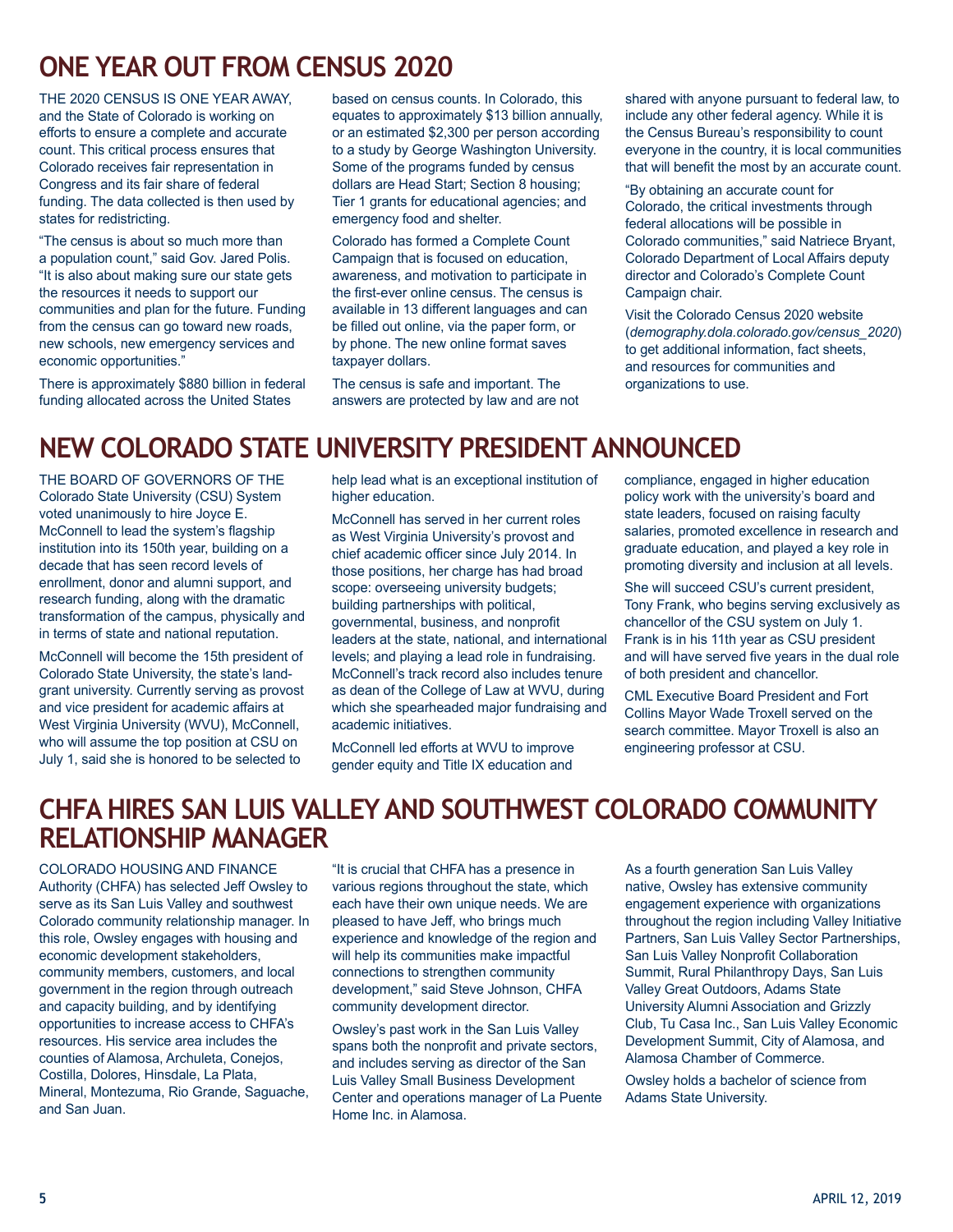# **COURSE NOTEBOOK**

### **Fleet Electrification**

This workshop, **April 16** in Denver, will provide extensive information, tools, and resources to realistically assess the possibility of electrifying an organization's fleet. Topics covered include questions to ask, calculating realistic usable range, seasonal variability, fleet transition planning, and more. For more information and to register, visit *bit.ly/2XhBQnA*.

### **Energy and Environment**

The 7th Annual Energy & Environment Symposium, **April 17–18** in Rifle, helps local leaders navigate energy industry issues. Topics include mineral revenue projections, oil and gas development issues in the urban environment, emergency preparedness, air quality, economic impacts, and more. For more information, visit *conta.cc/2SjWJe7*.

### **Road Maintenance**

The West Slope branch of American Public Works Association Colorado and the Colorado Association for Roadway Maintenance will present the 32nd Annual Spring Street Conference, **April 17–18** in Grand Junction. Visit *colorado.apwa.net/ EventDetails/17485* to learn more about fiber-reinforced asphalt, innovations in traffic control, pavement evaluation scoring, concrete pavement rehabilitation, sidewalk maintenance and ownership issues, welding safety, and more.

### **Housing**

Join Housing Colorado for a webinar on **April 24,** 10 a.m.–11 a.m., to hear an overview of the federal policy scene and how it relates to key affordable housing issues. Topics addressed will include committee assignments and key players in the 116th Congress; fiscal year 2020 appropriations and the need to lift the Budget Control Act's spending caps; government-sponsored enterprises reform and what it may mean for the affordable housing industry; and an overview of housing legislation introduced in the 116th Congress. For more information and to register, visit *bit.ly/2HXXGrF.*

### **Future of Water**

The water future of the Arkansas River Basin depends on education, dialogue, and a deeper understanding of all sides of water issues. The Arkansas River Basin Water Forum, **April 24–25** in Pueblo, has been at the forefront of this conversation for 25 years. To learn more and register, visit *www.arbwf.org*.

### **Water Loss Initiative**

There are only a few workshops left in the first stage of workshops of the Colorado Water Loss Initiative. Sessions will be

held in Montrose on **April 23,** Monte Vista on **April 24,** and Pueblo on **April 25.** Utilities staff responsible for supply metering, customer metering, billing, and management are invited to receive free training and technical assistance to learn how to determine next steps for water loss reduction and revenue recovery and to enhance ease and data reliability for reporting. Space is limited. Visit *www.coloradowaterloss.org* to register.

### **Liquor Licensing**

The Colorado Municipal Clerks Association (CMCA) has two trainings related to liquor licensing lined up. "PDO: From Basic Liquor License Types to Backdoor Transfers," **April 26** in Wheat Ridge, looks at different types of liquor licenses and permits and the application process for each, including all necessary documentation to complete an application, while "PDO: Half-Day Liquor Training," **June 7,** in Bennett, covers the basics of licensing, as well as special event permits and modifications of premises. Visit the CMCA website (*cmcaclerks.com*) for more details.

### **Records Management**

Learn how to develop a records management program, including how to determine what a record is, how to conduct and create record inventories, how to develop a records management plan, and how to write a records management manual for staff. This program by the Colorado Municipal Clerks Association takes place **May 10** in Gunnison. To register, visit *bit.ly/2Un5d68*. Another opportunity to learn about records management takes place **June 7** in Bennett. For more information, visit *cmcaclerks.com*.

### **Crisis Communication**

From floods to low snow years to wildfires, Colorado communities have experienced their share of crisis situations. With the busiest travel season nearly here, join the Colorado Tourism Office's public relations team, **May 13** in Denver, for a half-day crisis communications workshop for industry partners. Scholarships are available. Email oedit\_cto\_pr@state.co.us by April 15 to register to attend and include any dietary or budget considerations.

### **Snow Conference**

The American Public Works Association will host more than 2,000 snow fighters and other public works officials to share the latest and greatest from the world of winter maintenance in Salt Lake City, **May 19–22.** For details, visit *snow.apwa.net*.

### **Elections**

"PDO: Beyond Election Basics" is geared toward clerks with some election administration experience. This class,

**May 17** in Loveland, will delve more completely into FCPA; petitions, including initiative, referendum, and recall; protest hearings; and working with Titles 31 and 1. To register, visit *bit.ly/2OoRucM*.

### **Housing Tour**

Join Housing Colorado on **May 22** in Denver for its spring project tour. Boulevard One Residences is a joint venture between Volunteers of America and the Denver Housing Authority. The site has 71 affordable housing units with built-in services provided by Volunteers of America. Boulevard One Residences provides 100 percent of the housing units to households at or below 50 percent area median income and includes 20 special needs units. Sign up today at *bit.ly/2G8i4Eq.*

### **Women in Government**

Join Women in Government at its 2019 National Legislative Conference in Chicago, **June 13–15.** The event brings together women state legislators and policy experts to engage across a variety of top issues and network. Visit *www.womeningovernment.org/ attend/upcoming-events* for more information.

#### **Watershed Summit**

More than 200 water utility executives, business leaders, conservation experts, and other professionals will come together to share tested solutions at the Watershed Summit on **June 27** in Denver. Gain new insights and ideas to help position your organization for success. The event seeks to add new voices to the discussion, introduce innovative ideas, and break down silos. The goal is to bring local influence to global freshwater issues. To learn more and register, visit *bit.ly/2Fzmrbx*.

#### **Natural Hazards**

Since 1975, the Natural Hazards Center at the University of Colorado Boulder has hosted the Annual Natural Hazards Research and Applications Workshop in Colorado. This year, the workshop, **July 14–18** in Broomfield, will be organized around the theme of Convergence, which refers to the process of people joining forces to respond to pressing challenges and enduring problems. More than 500 federal, state, and local mitigation and emergency management officials; representatives of nonprofit, private sector, and humanitarian organizations; hazards and disaster researchers; and others dedicated to alleviating the impacts of disasters will attend. Register at *hazards.colorado.edu/ workshop/2019.*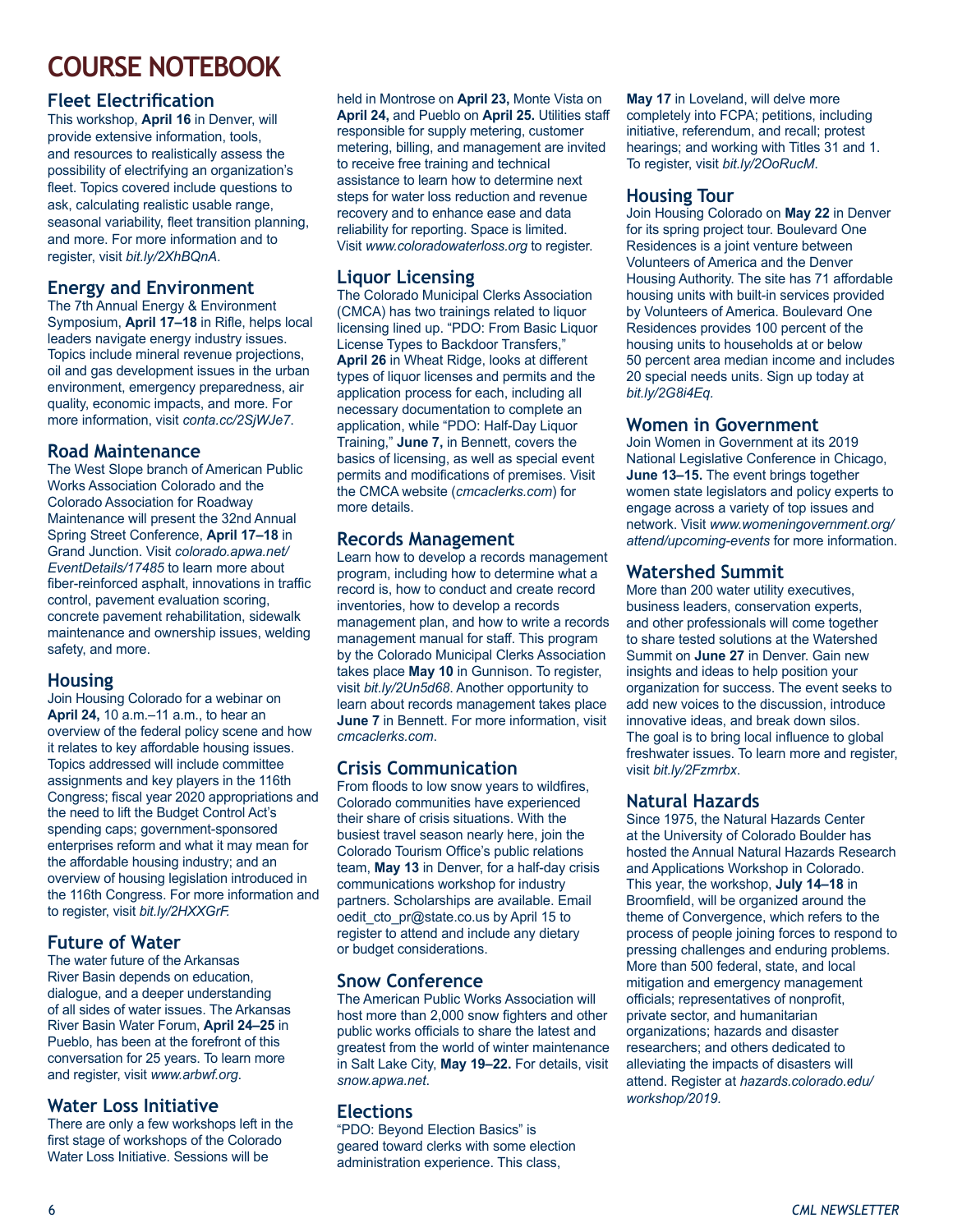### **ADVOCACY, INFORMATION, AND TRAINING TO BUILD STRONGER CITIES AND TOWNS**

### **STOFFEL TO LEAVE CML**



TRACI STOFFEL, CML communications and design specialist, recently tendered her resignation, which was regretfully accepted by CML Executive Director Kevin Bommer. Stoffel will, however,

stay within the municipal fold with her new position as Main Street specialist with the Colorado Main Street Program within the

Department of Local Affairs (DOLA). Her last day at CML will be April 26.

Stoffel began work with the League in April 2006. During her tenure, she both brought focus to existing print publications, establishing an editorial board for *Colorado Municipalities*  magazine, and took on new forms of communications, handling CML's social media, podcasts, and videos.

### **NEW EXECUTIVE DIRECTOR LISTENING TOUR**

EACH SPRING, CML HITS THE ROAD TO visit our members around the state. This year, Kevin Bommer, executive director as of April 1, will travel solo around the state for the CML Spring Outreach Meetings.

As always, the CML Spring Outreach Meetings are free and provide the opportunity to network with colleagues from neighboring communities and talk about implications of the legislative session.

Additionally, Bommer would like to hear from CML members about their interaction with CML, what they would like to see more or less of, and the CML of the future they envision.

Locations and RSVP information are available on the CML website at *www.cml.org*, under Events. Each meeting will last one and a half hours (with the exception of the May 9 District 1 CML Spring Outreach Meeting in Julesburg, which will include a social hour and dinner, as well as a cost of \$25 to attend). Elected officials will receive 1.5 MUNIversity credits for attending a CML Spring Outreach Meeting, as well as for the business meeting in Julesburg.

Says Stoffel: "I truly appreciate all of the opportunities CML has given me serve the state's cities and towns and to grow in my career, and am excited to continue working with and supporting municipal officials across the state."

"Traci has been an invaluable part of the staff, and she will be greatly missed. But she is going to be terrific in her new role, and we are excited to have her heading down the street to DOLA," stated Bommer.

### **CONGRATULATIONS**

CONGRATULATIONS TO Laurel Witt for celebrating her CML work anniversary in April.



**Laurel Witt** CML staff attorney 1 year

### **RESEARCH CORNER: NEW SURVEY DEMONSTRATES POWER OF AUTO-ENROLLMENT IN RETIREMENT PLANS**

*By Melissa Mata, CML municipal research analyst*

THE CENTER FOR STATE AND LOCAL Government Excellence (SLGE) and ICMA-RC recently released "Nudging Deferral Rates within Public Sector Supplemental Retirement Plans," which reports on findings from a national survey of 400 state and local government employees.

Inspiration for this survey came from a 2018 report, also conducted by SLGE, in conjunction with North Carolina State University, that found that employee participation rates in supplemental retirement plans (SRP) jumped from fewer than 3 percent of new hires to more than 90 percent when agencies implemented automatic enrollment into plans for new hires.

At the same time that participation dramatically increased, however, the average contribution amount decreased. SLGE conducted a follow-up survey to better

understand the impact of the default autoenrollment rate on the average contribution.

Key findings from the recent survey include:

- If automatically enrolled into an SRP, 77 percent of respondents would choose to stay in the plan.
- Of employees who would stay in an autoenrolled plan, those given the 1-percent default increased their contribution to an average of 5.4 percent. Those given the 4-percent default increased their contribution to a 6.6-percent rate, and those with a 7-percent default increased their contribution to 7.6 percent.
- One-quarter of respondents view the default deferral rate as the recommended rate by the employer. The breakdown ranges from 14 percent who hold this view among the 1-percent default rate to 38 percent of those who were given the 7-percent default.

**Sherman Street** 

- Almost half (47 percent) of respondents approve of auto-enrollment in an SRP.
- Employees who approve of autoenrollment say it encourages saving. Respondents who disapprove believe that participation should be up to the employee, rather than the employer.
- Overall, state and local government employees are generally satisfied with their employer, with 78 percent reporting they would like to stay with their current employer (including 20 percent saying they would never leave). In addition, 58 percent of respondents believe their wages are competitive, and 74 percent believe their benefits are.

The survey also explores topics such as retirement education, debt, and savings goals beyond retirement. To view the full report, visit *bit.ly/2TVdxsD*.